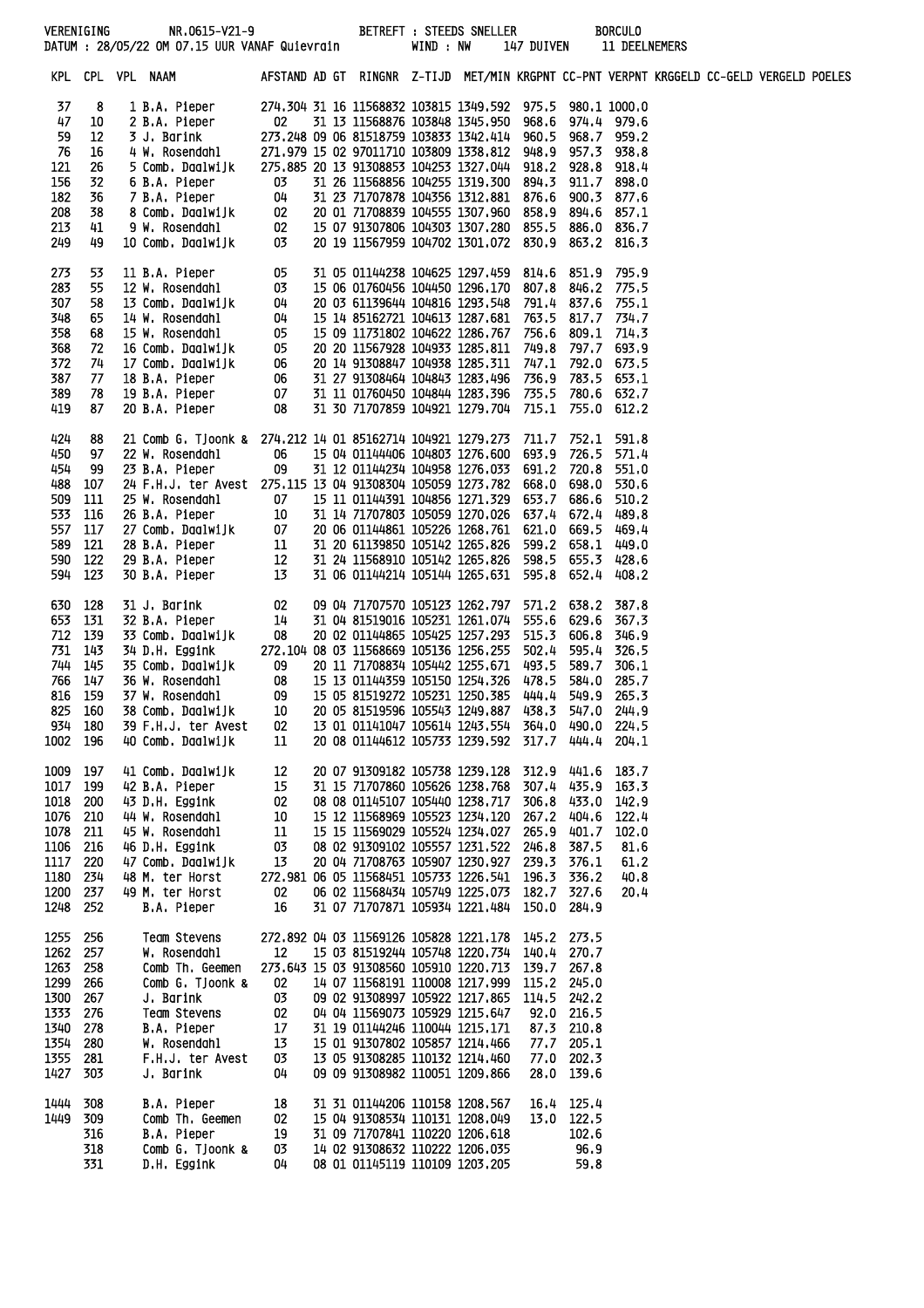STAND VITESSE

|    |              |                      |         |               |       | -ONAANGEWEZEN- |      |            |         |               | AANGEWEZEN- |                |                          |            |
|----|--------------|----------------------|---------|---------------|-------|----------------|------|------------|---------|---------------|-------------|----------------|--------------------------|------------|
|    | KRING LIDNR. | <b>NAAM</b>          |         | AFD.9 KRING 3 |       | <b>CC-SPEL</b> |      | VERENIGING |         | AFD.9 KRING 3 |             | <b>CC-SPEL</b> |                          | VERENIGING |
|    | 9 06150027   | B.A. Pieper          | -8      | 3840.3        | $2-$  | 3840.3         | $1-$ | 3754.5     | 109-    | 1812.8        | 24-         | 1812.8         | 3–                       | 1538.0     |
|    | 9 06150574   | W. Rosendahl         | 7-      | 3850.3        | $1-$  | 3850.3         | $2-$ | 3681.4     |         | 8- 3148.4     | 3-          | 3148.4         | $2 -$                    | 2575.2     |
| 9. | 06150213     | J. Barink            | 48-     | 3554.0        | 12-   | 3554.0         | 3-   | 3223.6     | 134-    | 1627.3        | 33–         | 1627.3         | 6–                       | 820.1      |
|    | 9 06159119   | Comb, Daalwiik       | 50-     | 3543.0        | 14-   | 3543.0         | 4-   | 3205.7     | $7-$    | 3225.9        | $2-$        | 3225.9         | 1-                       | 2596.0     |
|    | 9 06159093   | Comb G. Tioonk & Zn. | 119-    | 3161.7        | 26–   | 3161.7         | 5–   | 2477.5     | 60-     | 2207.3        | 13–         | 2207.3         | 4-                       | 1504.1     |
|    | 9 06150761   | D.H. Eggink          | $102 -$ | 3256.3        | $22-$ | 3256.3         | 6-   | 2429.9     | 140-    | 1595.4        | 37-         | 1595.4         | 5–                       | 1119.1     |
|    | 9 06150167   | M. ter Horst         | 150-    | 2877.9        | 31-   | 2877.9         | 7–   | 2075.6     | $211 -$ | 864.0         | 47–         | 864.0          | 7–                       | 565.8      |
|    | 9 06150680   | F.H.J. ter Avest     | $233 -$ | 1783.3        | 53-   | 1783.3         | 8–   | 884.1      | $253 -$ | 498.7         | 60-         | 498.7          | 9-                       | 112.3      |
| 9. | 06159077     | Comb Th, Geemen & Zn | $267 -$ | 1205.4        | 65-   | 1205.4         | 9–   | 464.1      | $219-$  | 762.6         | 49–         | 762.6          | 8-                       | 254.2      |
|    | 9 06159001   | Team Stevens         | $255 -$ | 1391.7        | 60-   | 1391.7         | 10-  | 256.1      | $257 -$ | 447.9         | 61-         | 447.9          | 11-                      | 6.4        |
|    | 9 06150558   | Alwin Hogeweg        | $329 -$ | 285.2         | 78-   | 285.2          | 11-  | 67.9       | $291 -$ | 229.7         | 69-         | 229.7          | 10-                      | 67.9       |
| 9. | 06150345     | G.J. Klein Haneveld  | 330-    | 280.9         | 79-   | 280.9          |      |            | $307 -$ | 140.5         | 73-         | 140.5          | ۰                        |            |
|    | 9 06150655   | .C.J. Kok            | 352-    | 111.5         | 89-   | 111.5          |      |            | $322 -$ | 55.8          | 80-         | 55.8           | $\overline{\phantom{0}}$ |            |
|    |              |                      |         |               |       |                |      |            |         |               |             |                |                          |            |

## PUNTENOVERZICHT DD:280522 BESTEMMING:Quievrain BETREFT:0615 STEEDS SNELLER BORCULO

STAND SNELHEID (V-M-J-F)

|              |                      |         |               |        | -ONAANGEWEZEN- |        | ----------- |         |               | AANGEWEZEN- |                |       |            |
|--------------|----------------------|---------|---------------|--------|----------------|--------|-------------|---------|---------------|-------------|----------------|-------|------------|
| KRING LIDNR. | NAAM                 |         | AFD.9 KRING 3 |        | <b>CC-SPEL</b> |        | VERENIGING  |         | AFD.9 KRING 3 |             | <b>CC-SPEL</b> |       | VERENIGING |
| 9 06150574   | W. Rosendahl         | 4-      | 5796.0        | 1-     | 5796.0         | $1 -$  | 5572.1      | 5-      | 4867.6        | $2-$        | 4867.6         |       | 1- 4110.0  |
| 9 06150027   | B.A. Pieper          | 13-     | 5676.8        | 3-     | 5676.8         | 2-     | 5440.1      | 98–     | 2804.5        | $23 -$      | 2804.5         | 5-    | 2242.0     |
| 9 06159119   | Comb, Daalwijk       | 33-     | 5422.5        | 8-     | 5422.5         | 3-     | 4961.6      | 49–     | 3363.6        | 9–          | 3363.6         | 2-    | 2646.0     |
| 9 06150761   | D.H. Eggink          | 70-     | 5080.9        | 19-    | 5080.9         | 4-     | 4116.3      | 58-     | 3263.5        | 14-         | 3263.5         | 3-    | 2566.5     |
| 9 06150213   | J. Barink            | $110-$  | 4685.2        | $25-$  | 4685.2         | 5–     | 3852.5      | 171-    | 2033.8        | 40-         | 2033.8         | 8–    | 939.6      |
| 9 06150167   | M. ter Horst         | $114-$  | 4670.1        | 26-    | 4670.1         | 6-     | 3738.0      | 158-    | 2151.1        |             | 37- 2151.1     | 6-    | 1717.9     |
| 9 06159093   | Comb G. Tjoonk & Zn. | $117-$  | 4658.5        | $27 -$ | 4658.5         | 7–     | 3691.3      | 47–     | 3474.0        | 8-          | 3474.0         | 4-    | 2396.2     |
| 9 06159001   | Team Stevens         | $217 -$ | 3247.0        | 50-    | 3247.0         | 8–     | 2012.7      | 181-    | 1853.0        | 43-         | 1853.0         | 7–    | 1338.4     |
| 9 06150680   | F.H.J. ter Avest     | $228 -$ | 2896.8        | 53-    | 2896.8         | 9–     | 1574.9      | $217-$  | 1346.1        | 51-         | 1346.1         | 9–    | 606.7      |
| 9 06159077   | Comb Th, Geemen & Zn | $275-$  | 1373.3        | 67–    | 1373.3         | 10-    | 473.0       | $251 -$ | 762.6         | 60-         | 762.6          | 10-   | 254.2      |
| 9 06150558   | Alwin Hogeweg        | 349-    | 285.2         | 85-    | 285.2          | 11-    | 67.9        | $312 -$ | 229.7         | 73-         | 229.7          | $11-$ | 67.9       |
| 9 06150345   | G.J. Klein Haneveld  | 332-    | 466.5         | 79-    | 466.5          | $12 -$ | 28.6        | $310 -$ | 233.3         | $72-$       | 233.3          | $12-$ | 14.3       |
| 9 06150655   | C.J. Kok             | 363-    | 111.5         | 89-    | 111.5          |        |             | 334-    | 55.8          | 80-         | 55.8           |       |            |

## DUIFKAMPIOENEN 0615 STAND VITESSE

| ΝR | NAAM           | <b>PLAATS</b>  | <b>PRYZEN</b><br><b>RINGNR</b> | <b>PUNTEN</b> |
|----|----------------|----------------|--------------------------------|---------------|
|    |                |                |                                |               |
|    | W. Rosendahl   | <b>Borculo</b> | 85162721<br>4                  | 3063.6        |
| 2  | Comb Daalwijk  | Geesteren      | 71708839<br>4                  | 2877.3        |
| 3  | W. Rosendahl   | <b>Borculo</b> | 91307802<br>3                  | 2870.3        |
| 4  | B.A. Pieper    | <b>Borculo</b> | 81519068<br>3                  | 2619.8        |
|    | 5 B.A. Pieper  | <b>Borculo</b> | 11568876<br>3                  | 2525.8        |
| 6  | W. Rosendahl   | <b>Borculo</b> | 01144406<br>4                  | 2454.8        |
|    | B.A. Pieper    | Borculo        | 3<br>11568836                  | 2295.0        |
| 8  | W. Rosendahl   | <b>Borculo</b> | 3<br>01144338                  | 2144.6        |
| 9  | Comb, Daalwijk | Geesteren      | 91308847<br>4                  | 2103.9        |
| 10 | Comb, Daalwijk | Geesteren      | 01144864<br>3                  | 2099.3        |